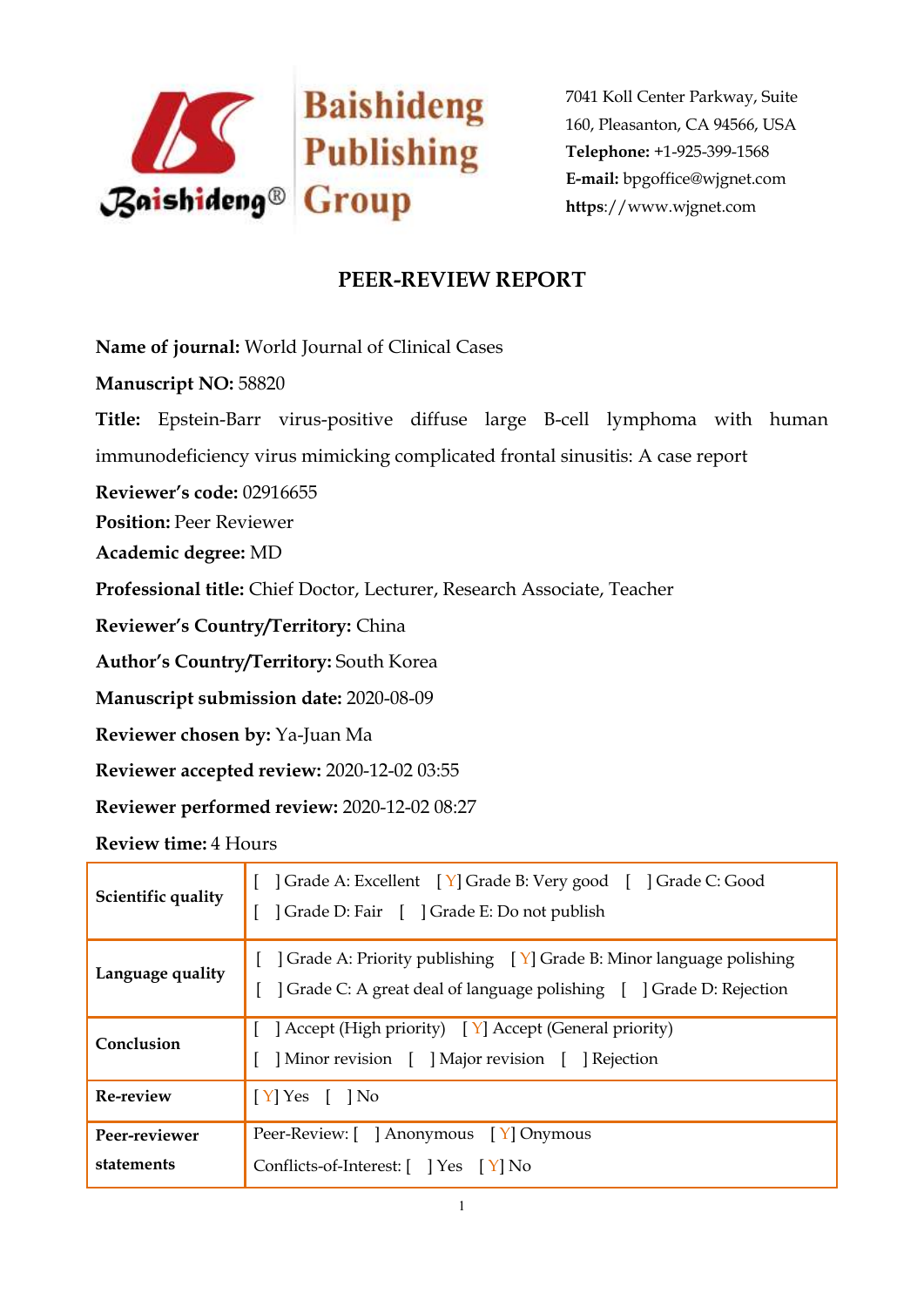

## **SPECIFIC COMMENTS TO AUTHORS**

This is a very interesting case with clinical significance. I suggest accepting it.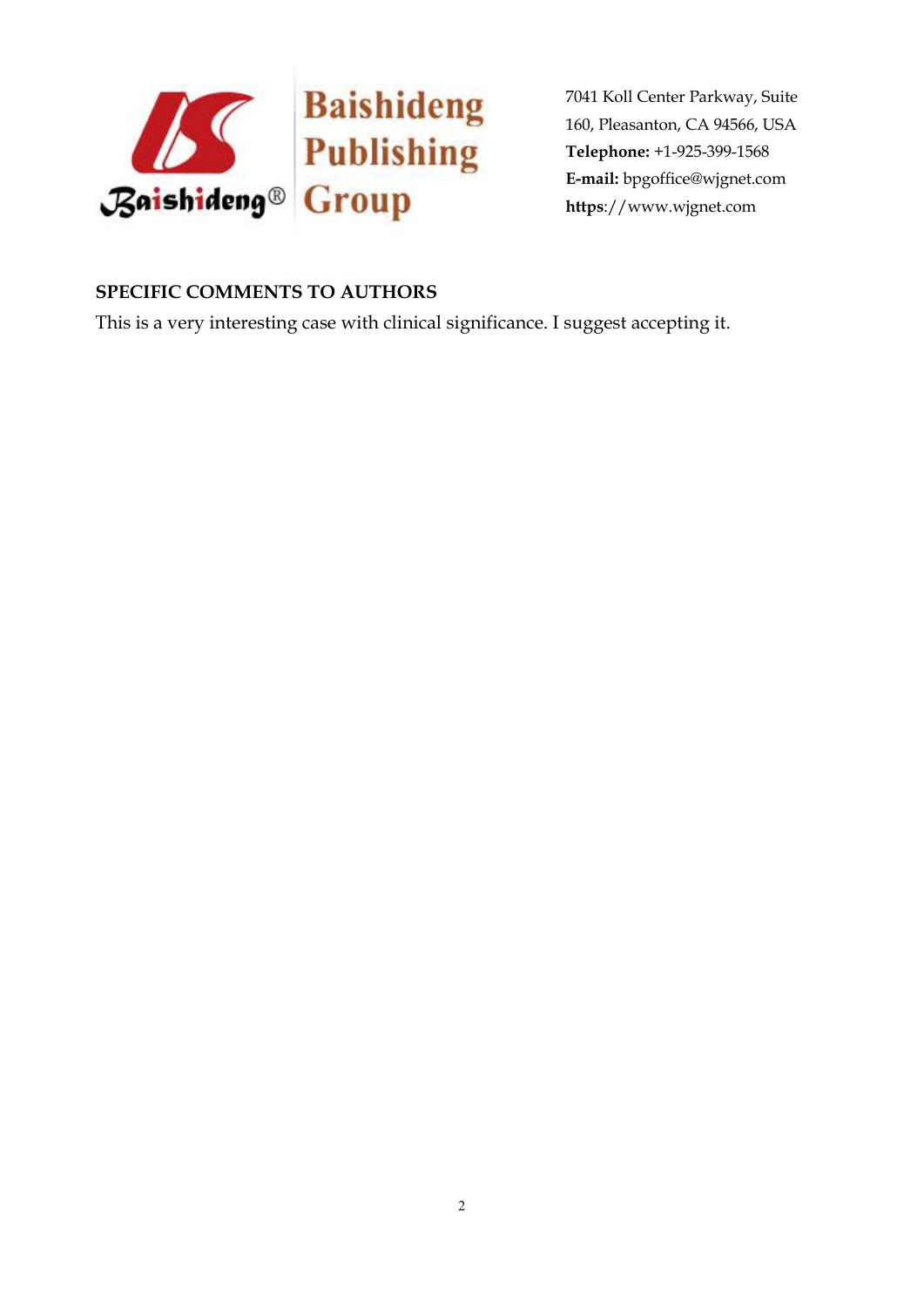

## **RE-REVIEW REPORT OF REVISED MANUSCRIPT**

**Name of journal:** World Journal of Clinical Cases **Manuscript NO:** 58820 **Title:** Epstein-Barr virus-positive diffuse large B-cell lymphoma with human immunodeficiency virus mimicking complicated frontal sinusitis: A case report **Reviewer's code:** 02916655 **Position:** Peer Reviewer **Academic degree:** MD **Professional title:** Chief Doctor, Lecturer, Research Associate, Teacher **Reviewer's Country/Territory:** China **Author's Country/Territory:** South Korea **Manuscript submission date:** 2020-08-09 **Reviewer chosen by:** Xi-Fang Chen (Part-Time Editor) **Reviewer accepted review:** 2020-12-15 07:06 **Reviewer performed review:** 2020-12-15 09:20

**Review time:** 2 Hours

| Crade A: Excellent [ ] Grade B: Very good [ Y] Grade C: Good<br>  Grade D: Fair [ ] Grade E: Do not publish                                              |
|----------------------------------------------------------------------------------------------------------------------------------------------------------|
| $\vert$ Grade A: Priority publishing $\vert$ Y Grade B: Minor language polishing<br>] Grade C: A great deal of language polishing [ ] Grade D: Rejection |
| ] Accept (High priority) [Y] Accept (General priority)<br>Minor revision [ ] Major revision [ ] Rejection                                                |
| Peer-Review: [Y] Anonymous [ ] Onymous<br>Conflicts-of-Interest: [ ] Yes [ Y] No                                                                         |
|                                                                                                                                                          |

## **SPECIFIC COMMENTS TO AUTHORS**